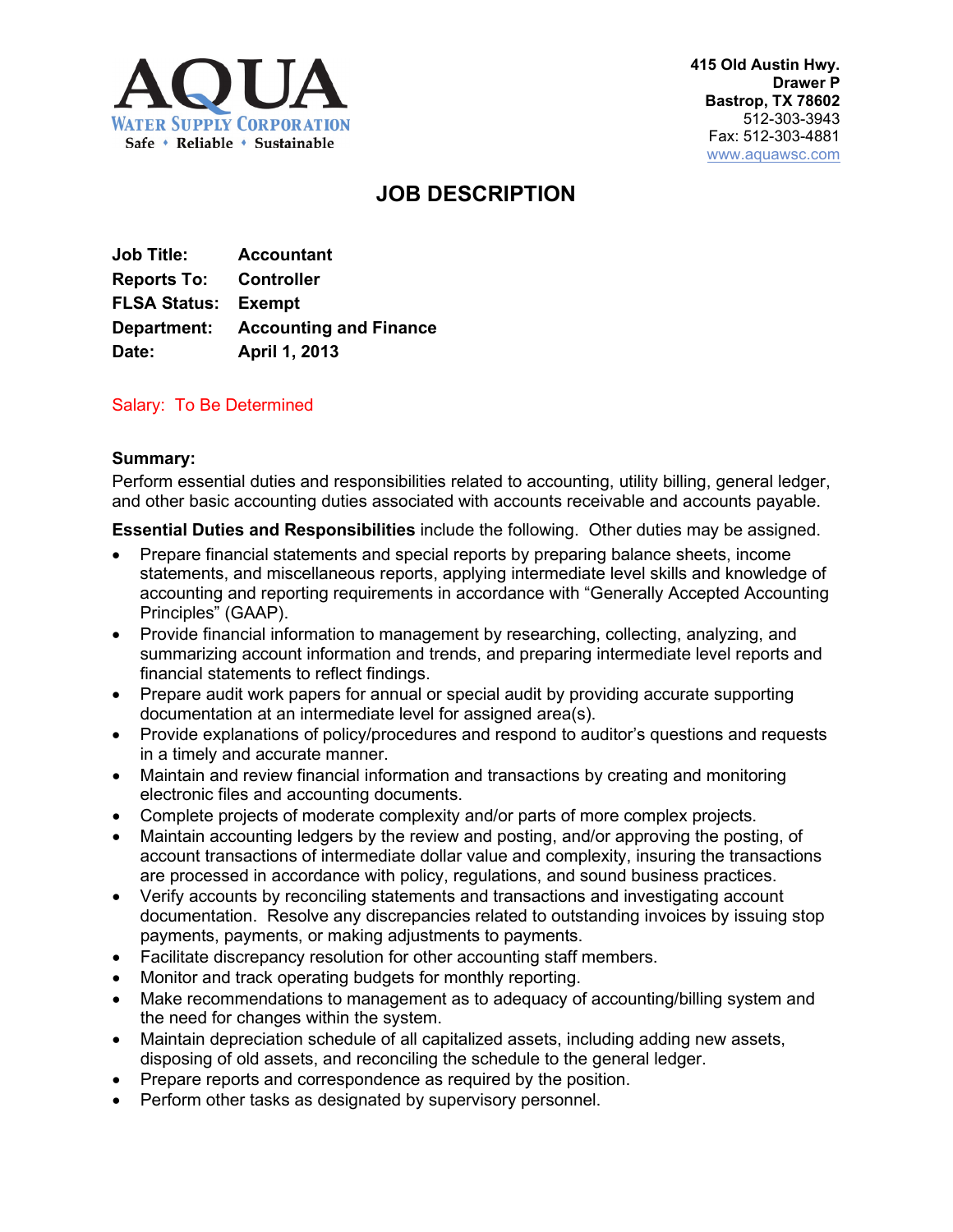## **Qualifications:**

To perform this job successfully, an individual must be able to perform each essential duty satisfactorily. The requirements listed below are representative of the knowledge, skill, and/or ability required. Reasonable accommodations may be made to enable individuals with disabilities to perform the essential functions.

## **Education/Experience:**

Bachelor's degree (BS) from an accredited four-year college or university with major course work in a field related to the position and twelve (12) semester hours in accounting; or Associate's degree in accounting (A. A.).

## **Language Ability:**

Ability to read, analyze, and interpret general business periodicals, professional journals, technical procedures, or governmental regulations. Ability to write reports, business correspondence, and procedure manuals. Ability to effectively present information and respond to questions from groups of managers, clients, customers, and the general public.

## **Math Ability:**

Ability to add, subtract, multiply, and divide in all units of measure, using whole numbers, common fractions, and decimals. Ability to compute rate, ratio, and percent and to draw and interpret bar graphs.

## **Reasoning Ability:**

Ability to apply common sense understanding to carry out instructions furnished in written, oral, or diagram form. Ability to deal with problems involving several concrete variables in standardized situations.

## **Computer Skills:**

Database/Customer Accounts Software, Word Processing, Spreadsheets (Excel), Accounting Software, General Ledger, Accounts Receivable, Accounts Payable, E-mail, Internet Software.

## **Other Knowledge, Skills, & Abilities:**

None required for this position. Additional accounting or finance training may be required.

## **Certificates and Licenses:**

None required for this position.

## **Supervisory Responsibilities:**

This position has no supervisory responsibilities.

## **Work Environment:**

The work environment characteristics described here are representative of those an employee encounters while performing the essential functions of this job. Reasonable accommodations may be made to enable individuals with disabilities to perform the essential functions.

While performing the duties of this job, the employee is occasionally exposed to work near moving mechanical parts and risk of electrical shock. The noise level in the work environment is usually moderate.

## **Physical Demands:**

The described physical demands are representative of those that must be met by an employee to successfully perform the essential functions of this job. Reasonable accommodations may be made to enable individuals with disabilities to perform the essential functions.

While performing the duties of this job, the employee regularly uses hands to finger, handle, or feel; reach with hands and arms; and talk or hear. The employee is frequently required to stand, walk, or sit. The employee may occasionally lift and/or move up to 25 pounds.

Specific vision abilities required by this job include close vision, distance vision, depth perception, and ability to adjust focus.